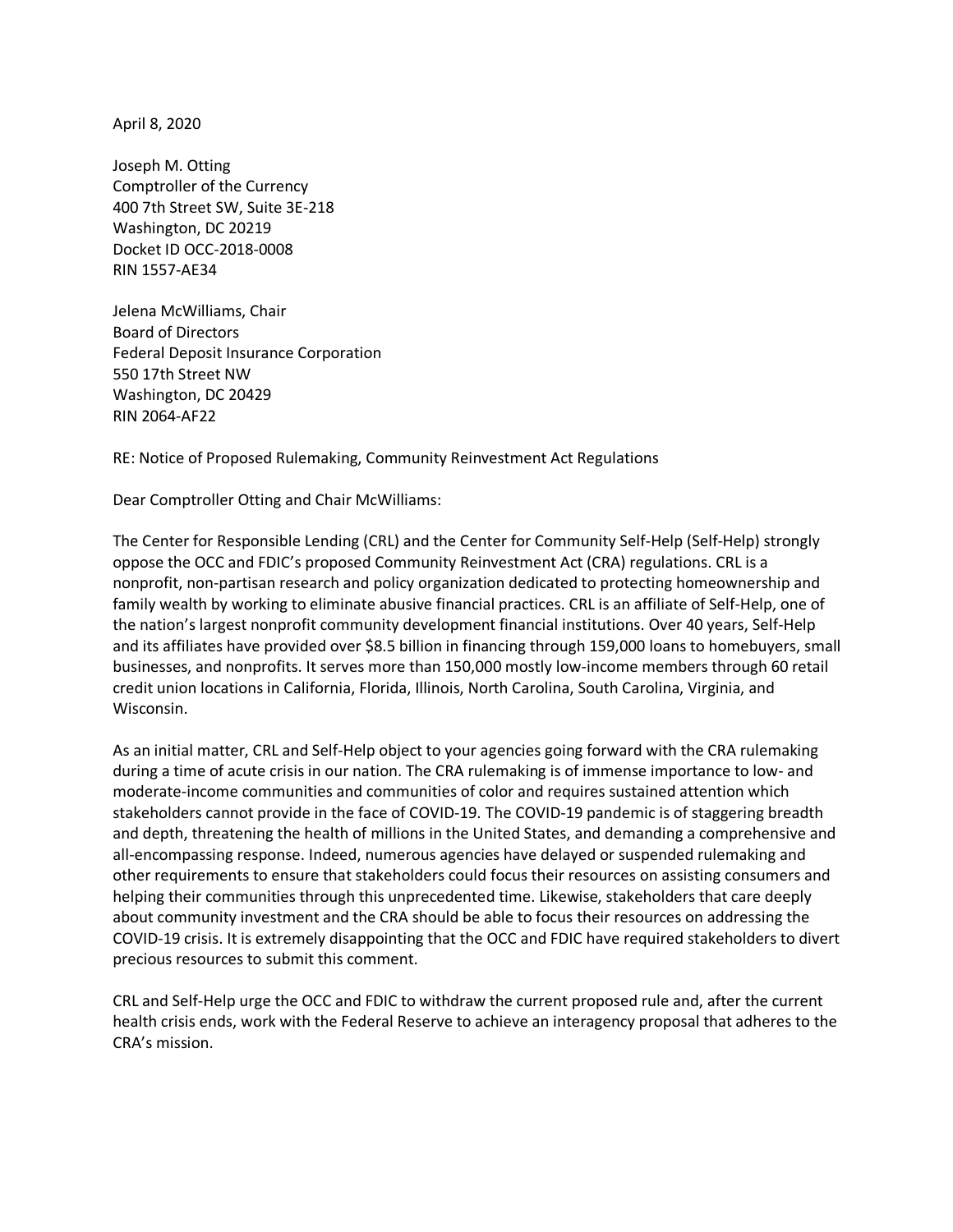#### **I. Background**

It is imperative to acknowledge the historical context for passage of the CRA. The CRA was one in a series of landmark civil rights legislation<sup>1</sup> and is a critical tool to help our nation work toward overcoming the legacy of redlining. Regrettably, today's racial wealth gap and lending disparities are in large part the result of decades of government policies and practices that enabled the redlining of communities of color for most of the 20th century. In the post-Depression era, federal policies that created housing opportunities for returning veterans and their families explicitly excluded people of color from the benefits of government-supported housing programs. Among these programs were public housing, the Home Owners Loan Corporation (HOLC), and mortgage insurance through the Federal Housing Administration (FHA). Not only did this redlining segregate residential neighborhoods across the United States, but it granted whites the ability to build wealth through homeownership while denying equal opportunities for families of color to build similar home equity over the same period.

As a result, whites amassed an economic advantage in the form of home equity that has been passed on to future generations through intergenerational wealth transfers. In 2016, the median white family had more than ten times the wealth of the median Black family.<sup>2</sup> In fact, the racial wealth gap between Black and white families grew from about \$100,000 in 1992 to \$154,000 in 2016.<sup>3</sup> The median white family gained significantly more wealth, with the median increasing by \$54,000, while median wealth for Black families did not grow in real terms over the same time period.<sup>4</sup> The racial wealth gap contributes to the fact that in the 46 largest housing markets in the country, a median income Black household can only afford 25 percent of homes on the market last year in comparison to the 57 percent that a median income white household could afford.<sup>5</sup> There is a stark disparity in the homeownership rate between whites and people of color, particularly for Black and Latino borrowers. The white homeownership rate is 73.7% while the rate is 44% and 48% for Black and Latino borrowers respectively.<sup>6</sup> Disparities in homeownership are a key contributor to the ongoing racial wealth gap and home equity still plays a central role in shaping family wealth for the middle class.

<sup>1</sup> 42 U.S.C. § 3601 *et seq* (Fair Housing Act); 15 U.S.C. § 1691 *et seq* (Equal Credit Opportunity Act); 12 U.S.C. § 2801

*et seq* (Home Mortgage Disclosure Act).<br><sup>2</sup> Nick Noel, Duwain Pinder, Shelley Stewart III, and Jason Wright, The Economic Impact of Closing the Racial Wealth Gap, McKinsey & Company, August 2019, Exhibit 1 at p. 5,

https://www.mckinsey.com/~/media/McKinsey/Industries/Public%20Sector/Our%20Insights/The%20economic%2 0impact%20of%20closing%20the%20racial%20wealth%20gap/The-economic-impact-of-closing-the-racial-wealthgap-final.ashx.<br><sup>3</sup> *Id.* 

 $4$  *Id.* 

<sup>5</sup> Paul Davidson, Black Households Can Afford Just 25% of Homes For Sale, USA Today, October 15, 2019, https://www.usatoday.com/story/money/2019/10/15/homes-sale-black-households-can-afford-just-25- percenthouses-market/3976383002/.

<sup>6</sup> U.S. Census, Quarterly Residential Vacancies and Homeownership, Fourth Quarter 2019, https://www.census.gov/housing/hvs/files/currenthvspress.pdf.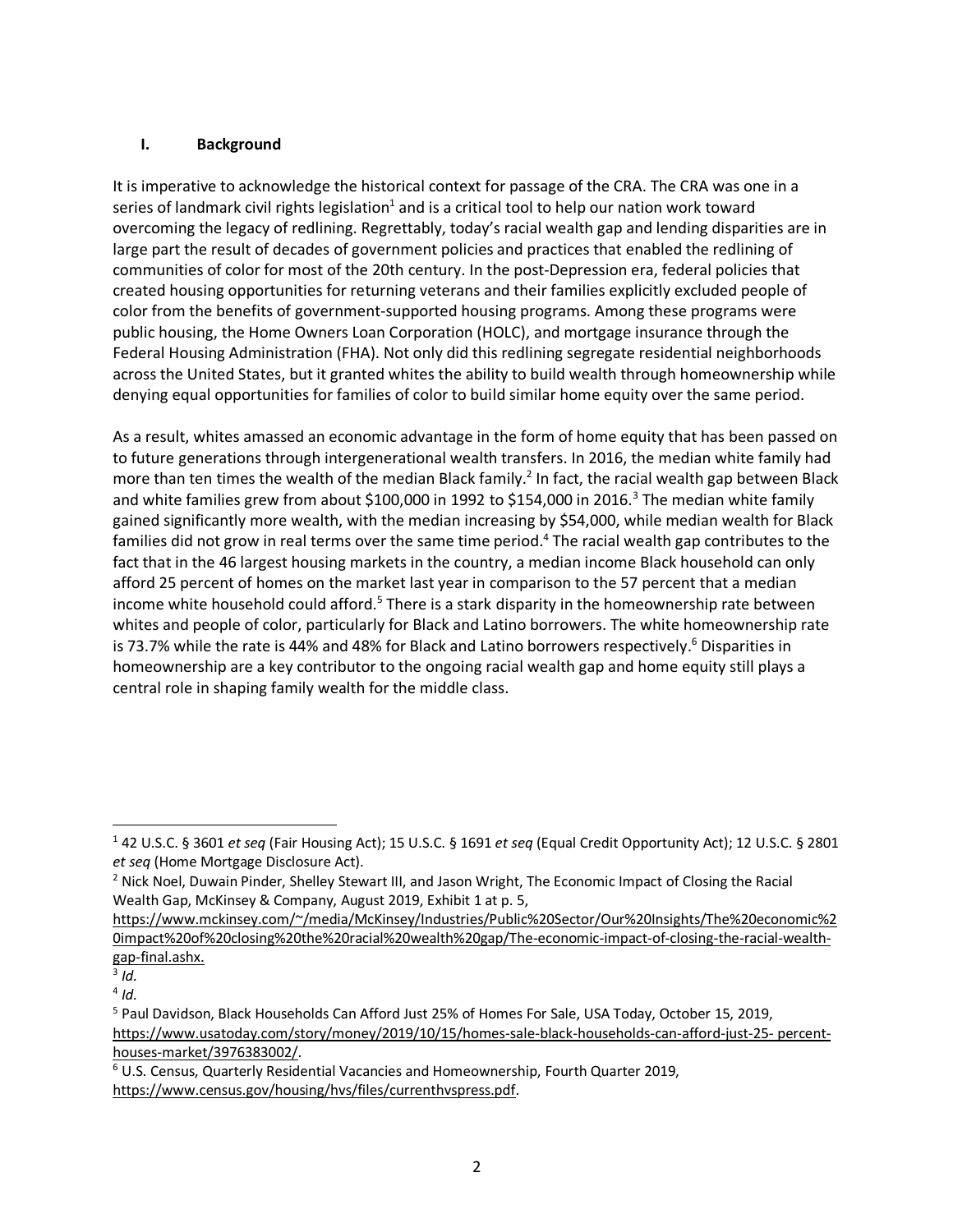### **A. The CRA is rooted in a statutory obligation for banks to serve the credit needs of their community.**

Although the Fair Housing Act of 1968 made housing discrimination – including redlining in lending – unlawful, discrimination in the nation's lending markets persisted. Nearly a decade after the Fair Housing Act passed, Congress passed the CRA to address the urgent credit needs of low- and moderateincome (LMI) communities, many of which are majority people of color. The CRA was designed to open up access to credit for those to whom it had previously been denied. Congress recognized that many banks were serving the convenience and needs of some parts of their communities, but not others.

Indeed, the CRA statutory text clearly states that "regulated financial institutions have a continuing and affirmative obligation to help meet the credit needs of the local communities in which they are chartered."7 The Senate Banking Committee chairman and sponsor of the CRA, Senator William Proxmire, asserted on the Senate floor that the legislation was meant to "reaffirm that banks and thrifts are indeed chartered to serve the convenience and needs of their communities, and as the bill makes clear, convenience and needs does not just mean drive-in teller windows and Christmas Club accounts. It means loans."8

Today, the CRA plays an important role in holding financial institutions accountable for making safe and sound credit available to all borrowers. The CRA has urged banks to more actively lend in LMI areas; it has also played a key role in ensuring bank participation in community revitalization efforts across the country. As the preamble to the proposed rule acknowledges, since becoming law, the CRA has encouraged banks to invest trillions of dollars into the communities they serve, including LMI neighborhoods."9

#### **B. The designation of CRA-eligible neighborhoods matters greatly in the mortgage market.**

According to a working paper from the Philadelphia Federal Reserve, the designation of CRA-eligible neighborhoods still matters. The paper studied a "unique natural experiment induced by a policy shock" that occurred as a result of an OMB statistical area revision in 2013.<sup>10</sup> Over one-third of the census tracts in the new Philadelphia Metropolitan Division that were once eligible for CRA credit became ineligible after 2014, while the number of CRA-eligible tracts in the suburban counties tripled from 2013 to 2014.<sup>11</sup> The paper found evidence that "the loss of CRA eligibility status in a neighborhood leads to a decrease of about 10 percent to 20 percent (depending on the models and specifications used) in the volume of purchase mortgage originations by CRA-regulated lenders."12 Moreover, these effects are more pronounced among borrowers of color and borrowers who used to qualify for CRA credit but became newly ineligible.<sup>13</sup>

<sup>7</sup> Pub. Law 95-128.

<sup>&</sup>lt;sup>8</sup> Statement of Senator Proxmire on Amendment 314 to S. 1523, Congressional Record 123 (1977), at 17630.<br><sup>9</sup> Preamble to the Notice of Proposed Rulemaking: Community Reinvestment Act Regulations at 1.

<sup>&</sup>lt;sup>10</sup> Lei Ding and Leonard Makamura, "Don't Know What You Got Till It's Gone – The Community Reinvestment Act in a Changing Financial Landscape, Federal Reserve Bank of Philadelphia, Working Paper 20-08 (Feb. 2020), https://philadelphiafed.org/-/media/research-and-data/publications/working-papers/2020/wp20-08.pdf. 11 *Id.* 

<sup>12</sup> *Id.* at 22-23. 13 *Id.* at 4.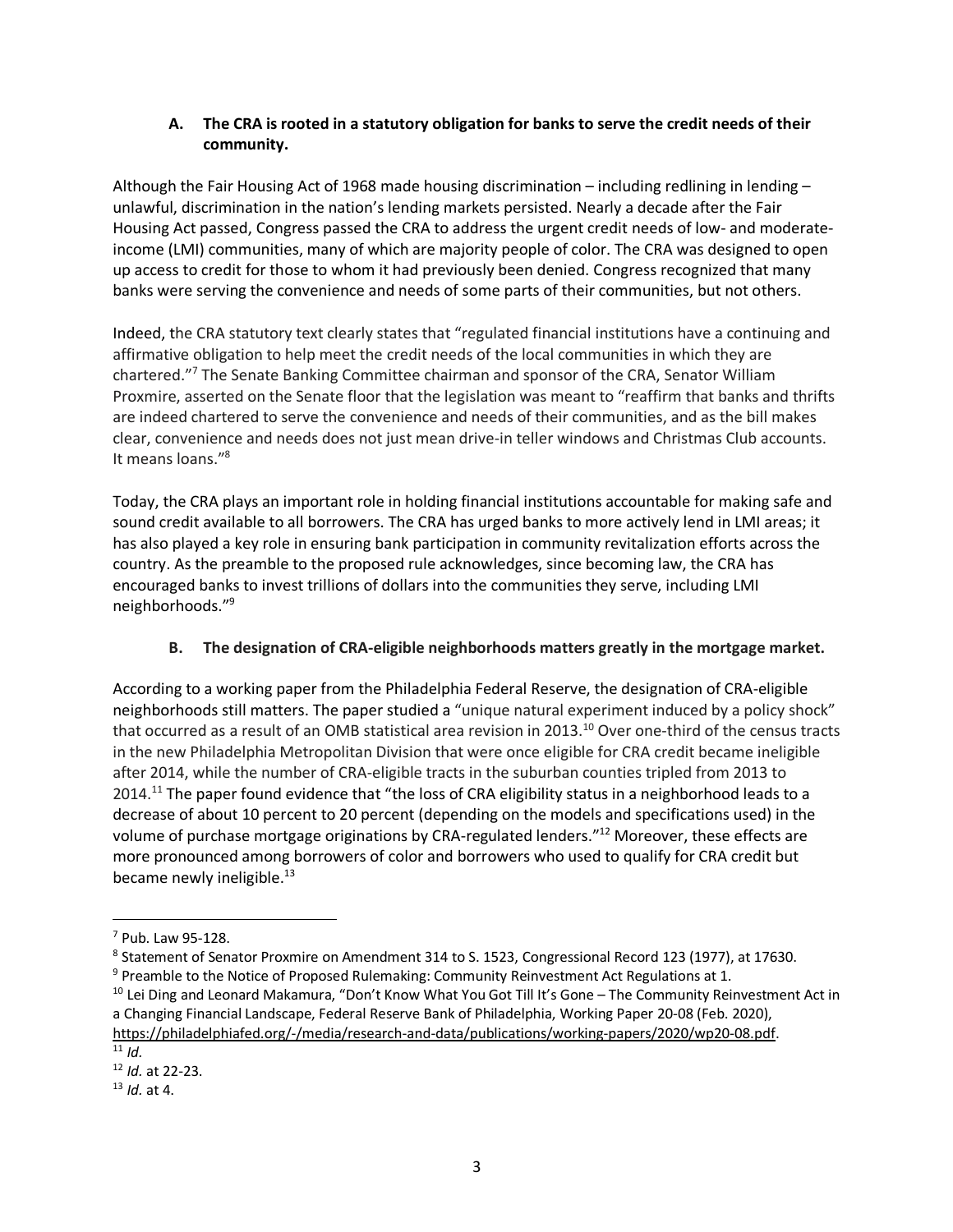Additionally, without the incentive of the CRA, banks appeared to be less likely to maintain or expand their supply of mortgage credit in lower-income neighborhoods. Rather, banks tended to scale back their lending from low-income neighborhoods by reducing the supply of mortgage credit to borrowers of color and borrowers who no longer qualified for CRA credit. The paper also noted that gaining CRA coverage had little impact on relatively wealthier suburban neighborhoods that became eligible for the CRA, at least in the short term. This makes sense, as the credit needs of borrowers in these neighborhoods would be more adequately served already. The CRA is not needed as an incentive. The paper concluded that "the changed lending patterns in the newly ineligible neighborhoods are consistent with the notion that the CRA has made mortgage credit more accessible for households in lower-income communities."14 A similar phenomenon exists for small business lending. A 2018 working paper, also issued by the Philadelphia Federal Reserve, found that the CRA promotes small business lending, particularly in terms of the number of loan originations in lower-income neighborhoods.<sup>15</sup>

## **C. CRA has not lived up to its promise and requires strengthening and clarification.**

Despite the importance of CRA and the community investment it has spurred, CRA rules must be strengthened. Over 40 years after passage of the CRA, the effects of redlining can be seen in communities across the nation. The CRA as applied has not done nearly enough to revitalize previously redlined areas and has not made a substantial dent in the previously-mentioned lagging black homeownership rate.<sup>16</sup> Additionally, bank lending in LMI communities and communities of color has declined dramatically since the Great Recession.<sup>17</sup> And sadly, existing disparities will be further perpetuated in the face of the COVID-19 global public health and economic crisis.

Moreover, grade inflation under the current rules is of great concern and there is a need for regulators to more robustly enforce the law. Fully 98% of banks currently pass their CRA exams. According to the National Community Reinvestment Coalition's review of FFIEC data, in 2019, 7% of banks received a CRA rating of Outstanding; 91% received a rating of Satisfactory; 2% received a rating of Needs to Improve; and zero received a rating of Substantial Noncompliance. Similarly, in 2018, 10% received a CRA rating of Outstanding; 89% received a rating of Satisfactory; 1% received a rating of Needs to Improve; and zero received a rating of Substantial Noncompliance.<sup>18</sup> Even banks that have pending fair lending cases have received outstanding or satisfactory ratings. Also, after multiple shocking and egregious violations, Wells Fargo was not downgraded to a Substantial Noncompliance. Rather, it received a Needs to Improve rating on only one component of the CRA exam.<sup>19</sup>

 $\overline{a}$  $14$  *Id.* 

<sup>&</sup>lt;sup>15</sup> Lei Ding, Hyojung Lee, and Raphael W. Bostic, Effects of the Community Reinvestment Act (CRA) on Small Business Lending, Federal Reserve Bank of Philadelphia, Working Paper 18-27 (Dec. 2018),

https://www.philadelphiafed.org/-/media/community-development/publications/discussion-papers/discussionpaper-effects-of-the-cra-on-small-business-lending.pdf?la=en.<br><sup>16</sup> U.S. Census, Quarterly Residential Vacancies and Homeownership, Fourth Quarter 2019,

https://www.census.gov/housing/hvs/files/currenthvspress.pdf.<br><sup>17</sup> See discussion on pp. 4-6 in Testimony of Nikitra Bailey before the House Committee on Financial Services, House, May 8, 2019, https://www.congress.gov/116/meeting/house/109438/witnesses/HHRG-116-BA04-Wstate-BaileyN-20190508.pdf.<br><sup>18</sup> See also NCRC's Grade Inflation Infographic: How Well are Regulators Evaluating Banks Under the Community

Reinvestment Act?

<sup>&</sup>lt;sup>19</sup> Ben Lane, Housing Wire, Wells Fargo Fails Fair Lending Test Due to "Discriminatory and Illegal" Credit Practices, March, 28, 2017, https://www.housingwire.com/articles/39693-wells-fargo-fails-fair-lending-test-due-todiscriminatory-and-illegal-credit-practices/.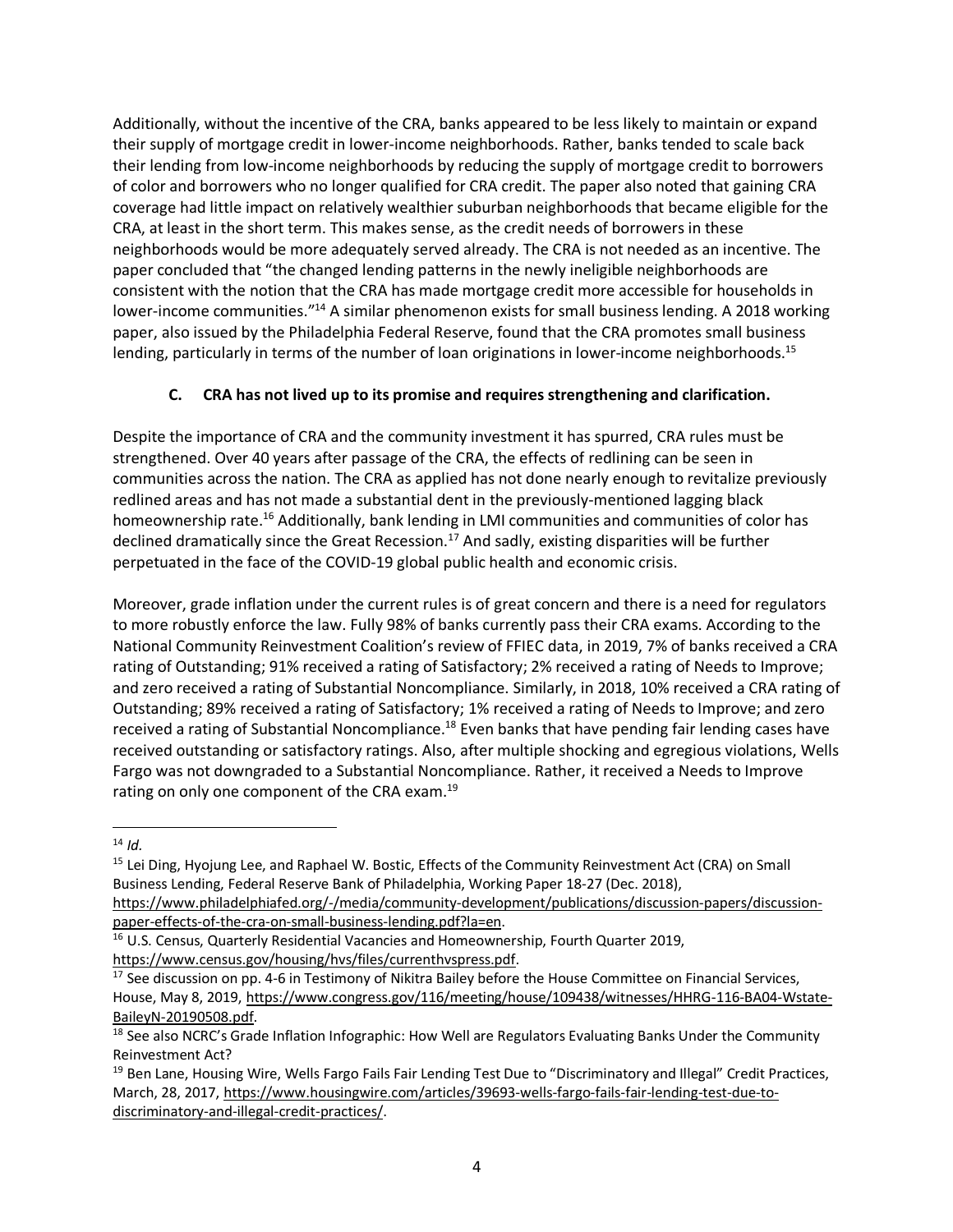In addition, the CRA requires modernization to account for changing technology and new ways of doing business as well as *bolstered* to adhere to the intent and purpose of the law. For example, with the advent of the internet and online banking, the CRA needs updating for how many people access banking services today, including families in rural communities where there is a lack of consistent broadband service. Additionally, we agree that it would be valuable to find methods to ensure more consistency and uniformity in CRA evaluations and ratings. However, the agencies must not provide certainty to banks at the expense of communities and the CRA's statutory mandate.

The OCC and FDIC's proposed rule would fundamentally rewrite and weaken the CRA framework. As described below, the proposed rule is unlikely to encourage the investment in divested areas that Congress intended – and will in fact have harmful effects.

#### **II. The proposed CRA evaluation framework would reauthorize redlining.**

The most troubling outcome of the proposed rule is that it would unwittingly sanction redlining. The proposal relies on an overly simplistic evaluation measure that focuses on the total dollar value of CRA qualifying activity. We strongly oppose this approach, which we believe would fail to hold banks accountable for meeting the convenience and needs of all of their communities, as required by statute.

The proposed rule states there would be a "bank-level CRA evaluation measure" and an "assessment area CRA evaluation measure." Both measures would be the sum of the value of all of the CRA qualifying activities divided by the value of retail domestic deposits at the bank and assessment area levels respectively. Furthermore, the proposed rule sets out presumptive measures to determine the CRA rating. At the bank and assessment area level, a CRA evaluation measure of 11 percent would be required for an outstanding rating, 6 percent for a satisfactory rating, 3 percent for a needs to improve rating, and less than 3 percent for a substantial noncompliance rating.<sup>20</sup> The presumptive evaluation measure dominates the CRA rating determination. Moreover, a bank need only obtain an outstanding or satisfactory rating in a "significant portion" of its assessment areas to receive an overall outstanding or satisfactory rating. The preamble suggests this would be "more than 50 percent."<sup>21</sup> This permits banks to disinvest in and avoid certain parts of their assessment area, *i.e.*, engage in redlining, with regulators consenting to the practice.

This approach overvalues activity that may cost a lot in dollars but does not provide access to credit in LMI communities (see also discussion in section III). Furthermore, the structure sets up a system where a bank can concentrate its CRA activity in easier to serve areas, fail in nearly 50% of its assessment areas, and still receive a satisfactory or outstanding rating. This is especially troublesome as many large banks have retreated from making investments in home mortgage loans. Today, nonbank lenders supply a large amount of the nation's mortgage credit, particularly for FHA loans, and are not subject to the CRA.22 Also, depository institutions have access to Federal Reserve loans at almost zero percent interest and their deposits are federally insured. Thus, banking profits are being subsidized by taxpayers without ensuring meaningful public benefits. Additionally, a report by the Center for Investigative Reporting

<sup>20</sup> 85 Fed. Reg. at 1218.

<sup>&</sup>lt;sup>21</sup> 85 Fed. Reg. at 1217.

<sup>&</sup>lt;sup>22</sup> The Conference of State Bank Supervisors, Reengineering Nonbank Supervision, Chapter Three: Overview of Nonbank Mortgage, September 2019, https://www.csbs.org/sites/default/files/chapter\_three\_-\_overview\_of\_nonbank\_mortgage\_1.pdf.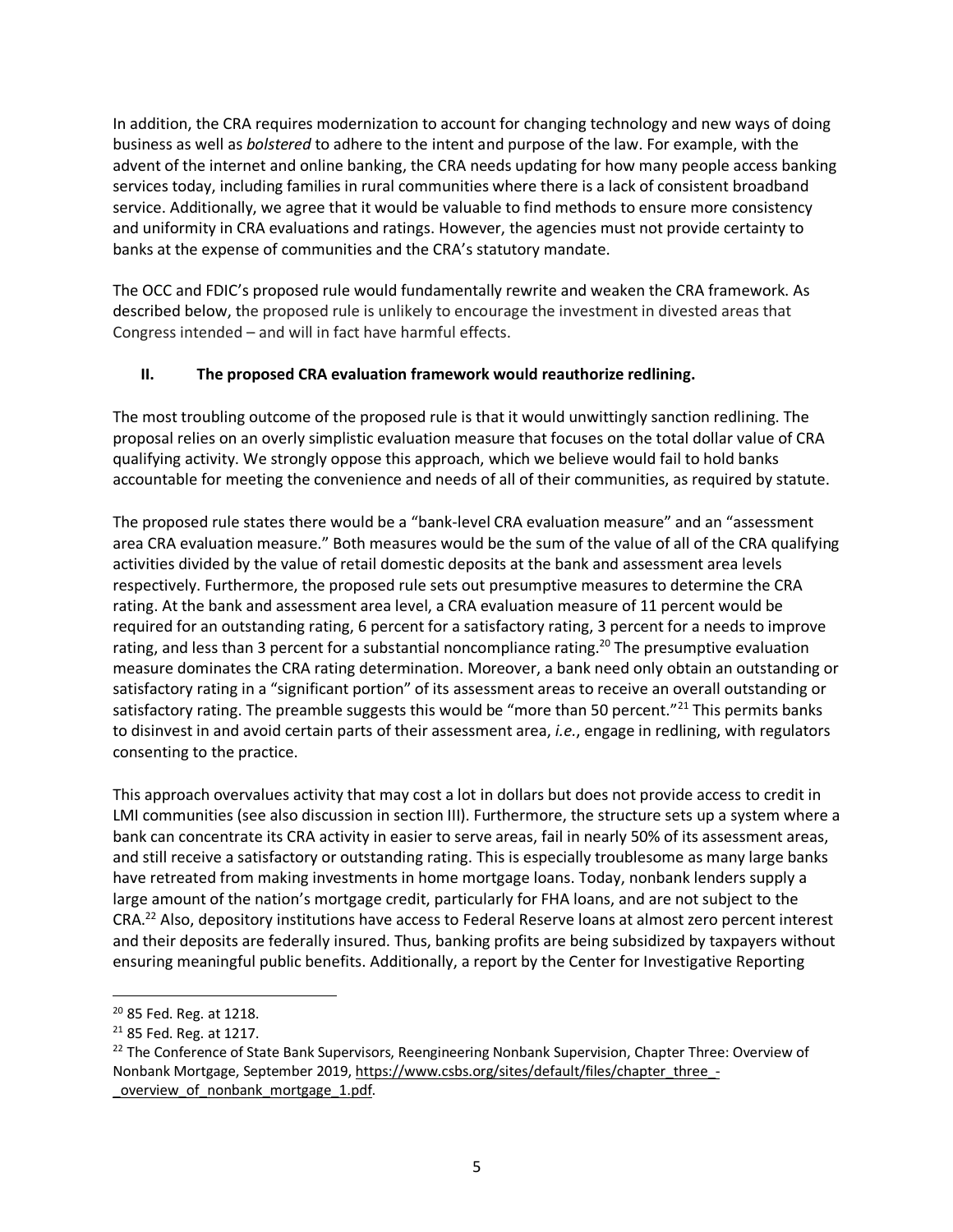conducted an analysis of CRA lending activity and found that in 61 metros across the nation families of color were denied mortgage loans at significantly higher rates than whites even after controlling for nine social and economic factors, including the borrowers' income.<sup>23</sup> In these neighborhoods, white families were able to access credit while long term residents of color were denied access to mortgages, spurring gentrification and community displacement, which are now a national challenge.

Moreover, while the OCC and FDIC preserve a retail lending test, its weight on the exam has been dramatically reduced to a pass-fail analysis. A recent NCRC study reviewed the proposed pass-fail retail lending test, finding that while it may appear rigorous, this is illusory. Because the proposal permits banks to fail in close to half their assessment areas, this would invite gaming by the largest banks with the most assessment areas. They could choose to concentrate their lending in some markets while ignoring others. Banks would have considerable discretion in how mortgage and small business lending to LMI families would be distributed.

The [proposal] would encourage the neglect of entire markets by the largest banks, who could then focus their CRA compliance activities on cities where smaller gaps in housing prices and incomes make LMI lending easier. Our analysis exposed the vagueness of the proposed tests and described a scenario under which the largest banks could exploit their large market footprints to achieve a substantial competitive advantage over smaller regional banks.<sup>24</sup>

If some less committed banks take advantage of regulatory loopholes, more committed banks may be pressured to take similar actions in order to remain competitive.

The current CRA rule provides some level of review to *all areas* in which banks have a branch presence. The proposed rule provides too much geographic flexibility, resulting in banks concentrating large investments – such as sport stadiums and infrastructure projects – in higher-cost areas where they can maximize credit. Banks may also cherry pick where they engage in LMI retail lending, focusing on assessment areas that are easiest to serve.

We acknowledge that many financial institutions care deeply about their communities and want to serve them fairly and comprehensively. However, incentives matter and have consequences. The proposed rule sets up banks to fail their communities while receiving passing CRA ratings.

## **III. The proposal overly broadens what counts for CRA credit, diluting the law's impact on LMI communities.**

Adding up the dollar value of qualifying activities (lending, community development investments, and community development services) into one metric discounts the bank's activities in each discrete area. The approach does not weigh the quality of the bank's activities and whether it responds to local needs.

 $\overline{a}$  $^{23}$  Aaron Glantz and Emmanuel Martinez, Center for Investigative Reporting, Kept Out, February 15, 2018, https://www.revealnews.org/article/for-people-of-color-banks-are-shutting-the-door-to-homeownership/.<br><sup>24</sup> Bruce C. Mitchell, Josh Silver, and Jason Richardson, Proposed OCC and FDIC Geographic Analysis of Home

Mortgage and Small Business Lending: Permission to Decrease Lending for the Largest Banks?, National Community Reinvestment Coalition, March 24, 2020, https://ncrc.org/proposed-occ-and-fdic-geographic-analysisof-home-mortgage-and-small-business-lending-permission-to-decrease-lending-for-the-largest-banks/.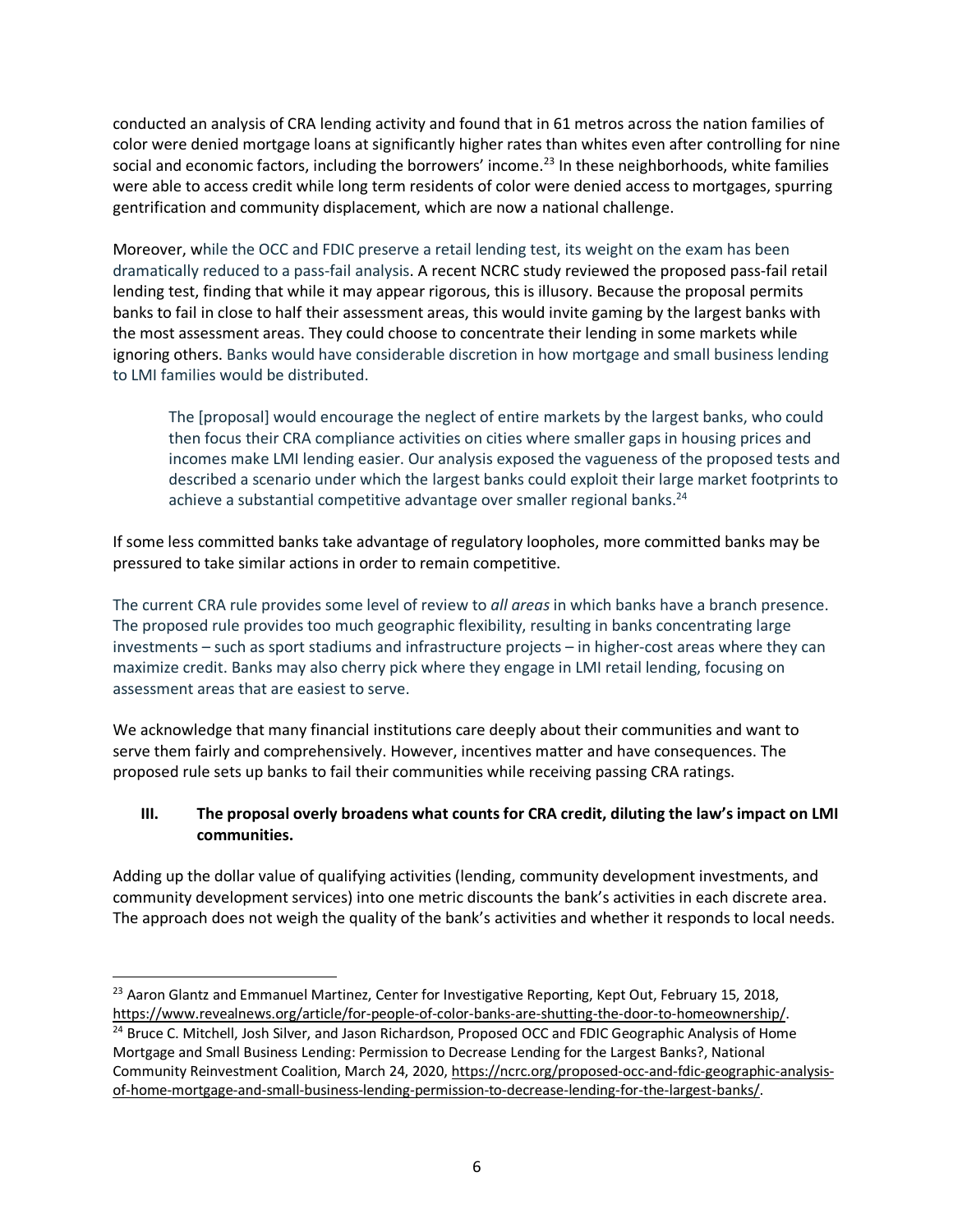The proposal would undermine existing incentives to invest in low-income communities, as well as permit banks to receive CRA credit for investments that have little to do with homeownership or economic development. The proposal would provide credit for massive infrastructure projects that benefit the community at large but do not respond to local needs or primarily benefit LMI communities. It is difficult to estimate the benefit to LMI populations of large-scale projects, such as bridges, mass transit, or water supply and distribution. The proposal would also reward high dollar projects that may not abide by the CRA's purpose. For example, an investment in a qualified opportunity fund to finance improvements to an athletic stadium in an opportunity zone would automatically qualify for CRA credit.<sup>25</sup> Investments in opportunity zones are already eligible for massive tax breaks, which means that support for education and other community needs is diminished. It is difficult to understand why additional incentives are needed.

Also, the proposed rule disincentivizes activity that is of great benefit to LMI consumers, but no longer carries weight in the evaluation measure. The proposed rule would virtually eliminate the retail services test – this decision minimizes the value of branches in LMI areas as well as bank's efforts to provide affordable financial services and products to LMI individuals who are unbanked. For many years, the FDIC has piloted and promoted low-cost transaction and savings accounts. But banks offering these accounts would no longer have these activities be considered for CRA credit. Unfortunately, these accounts are not capable of quantification under the proposed rule's evaluation approach.

Overall, the proposed rule disincentivizes impactful, yet smaller scale, lending and community development projects. It fails to recognize the value of loan originations and other banking services that are at the heart of the CRA. Quantifying all CRA activity in a dollar value also encourages banks to meet their CRA obligations with activities that generate a large dollar amount but require the least amount of effort. As discussed in section II, incentives matter. The CRA framework and evaluation measure will determine what banks do to fulfill their CRA obligations. If the framework favors high dollar transactions that do not adequately respond to local needs, then that is what many banks will likely pursue.

#### **A. The illustrative list of qualifying activities invites manipulation as well as permits ineffectual activities.**

The proposed rule requires the agencies to publish periodically a non-exhaustive, illustrative list of examples of qualifying activities for CRA credit. It also establishes a process for banks to seek confirmation that an activity is a qualifying activity, and the activity is deemed approved if the agencies do not object within six months.<sup>26</sup> While we sympathize with the agencies' quest for transparency and clarity on what activities qualify for credit, the illustrative list is misguided and invites manipulation.

The list of qualified activities spans six pages in small, single-spaced print.<sup>27</sup> The choices are vast, resulting in CRA credit for activities and investments banks would have made anyway. In addition, because of the per se qualification of activities, no data will be collected to understand how well the various activities, and the proposed rule overall, impact LMI households.

 $25$  85 Fed. Reg. at 1234.<br> $26$  85 Fed. Reg. at 1243.

<sup>27</sup> 85 Fed. Reg. at 1229-1234.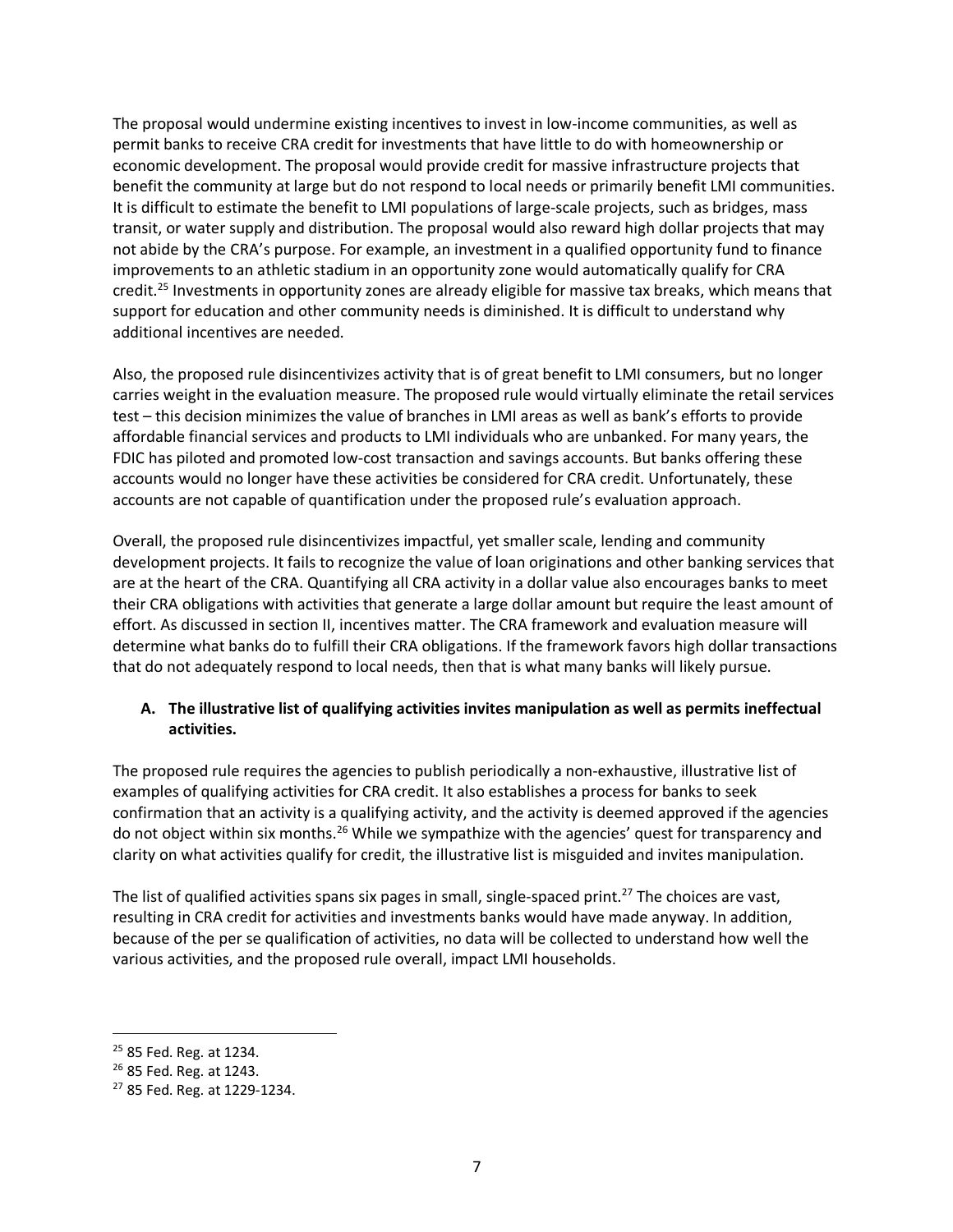Additionally, the framework invites manipulation and meager results. The proposed rule expands the circumstances under which banks could receive pro rata credit for qualifying activities; all community development activities that provide some benefit to, but do not primarily benefit LMI communities, could receive pro rata credit equal to the partial benefit provided.28 The procedure for determining pro rata credit is also unclear and could provide credit for projects that only have a theoretical benefit to LMI communities. "Partially benefits" means 50% or less of the dollar value of activity or of the individuals or census tracts is served by the activity.29 Consequently, if any LMI individual, *i.e., greater than zero*, benefits from an activity on the list, the activity meets the test and is eligible for at least partial CRA credit. This is likely to incentivize lackluster projects that are not targeted to LMI communities.

"Primarily benefits" means (1) greater than 50% of the dollar value of the activity or of the individuals or census tracts served by the activity, or (2) the express, bona fide intent, purpose, or mandate of the activity as stated, for example, in a prospectus, loan proposal, or community action plan.<sup>30</sup> Under the second prong, it appears that a well-intentioned but poorly designed proposal or plan could still meet the "primarily benefits" test, even if the benefit does not actually reach more than 50% of the dollar value, individuals, or census tracts served by the activity. Intent to primarily benefit LMI families is not equivalent to demonstrated results.

## **B. The proposal mostly disregards community voices.**

Not only does the proposed rule incentivize high dollar value projects and disincentive smaller-scale projects that positively impact local communities, the proposal also disregards community input. The proposed rule states that it retains a means for community stakeholders to share comments and concerns with examiners about assessment area needs and opportunities.<sup>31</sup> However, it is unclear whether or how the agencies will consider public comments on bank performance. The proposed rule does not specify how regulatory agencies would obtain, review, or evaluate public comments from community organizations or individuals about the performance of banks. Removing the emphasis on local voices and local needs violates the intent and purpose of CRA.

#### **IV. The proposed rule should provide full credit under the retail lending test for banks originating CRA-eligible loans, no matter whether or when the loan is sold.**

CRL and Self-Help disagree with the proposed rule provision providing only 25% credit for CRA-eligible home loans that a bank sells rather than holds on portfolio. We strongly urge the agencies to amend this provision. When a bank makes a CRA-eligible mortgage, the loan should receive full credit as a qualifying loan under the retail lending test – no matter if the bank sells it less than 90 days from the loan origination date.

 $28$  85 Fed. Reg. at 1213.

<sup>29</sup> 85 Fed. Reg. 1241 (proposed § 25.03). 30 *Id*.

<sup>31</sup> 85 Fed. Reg. at 1207.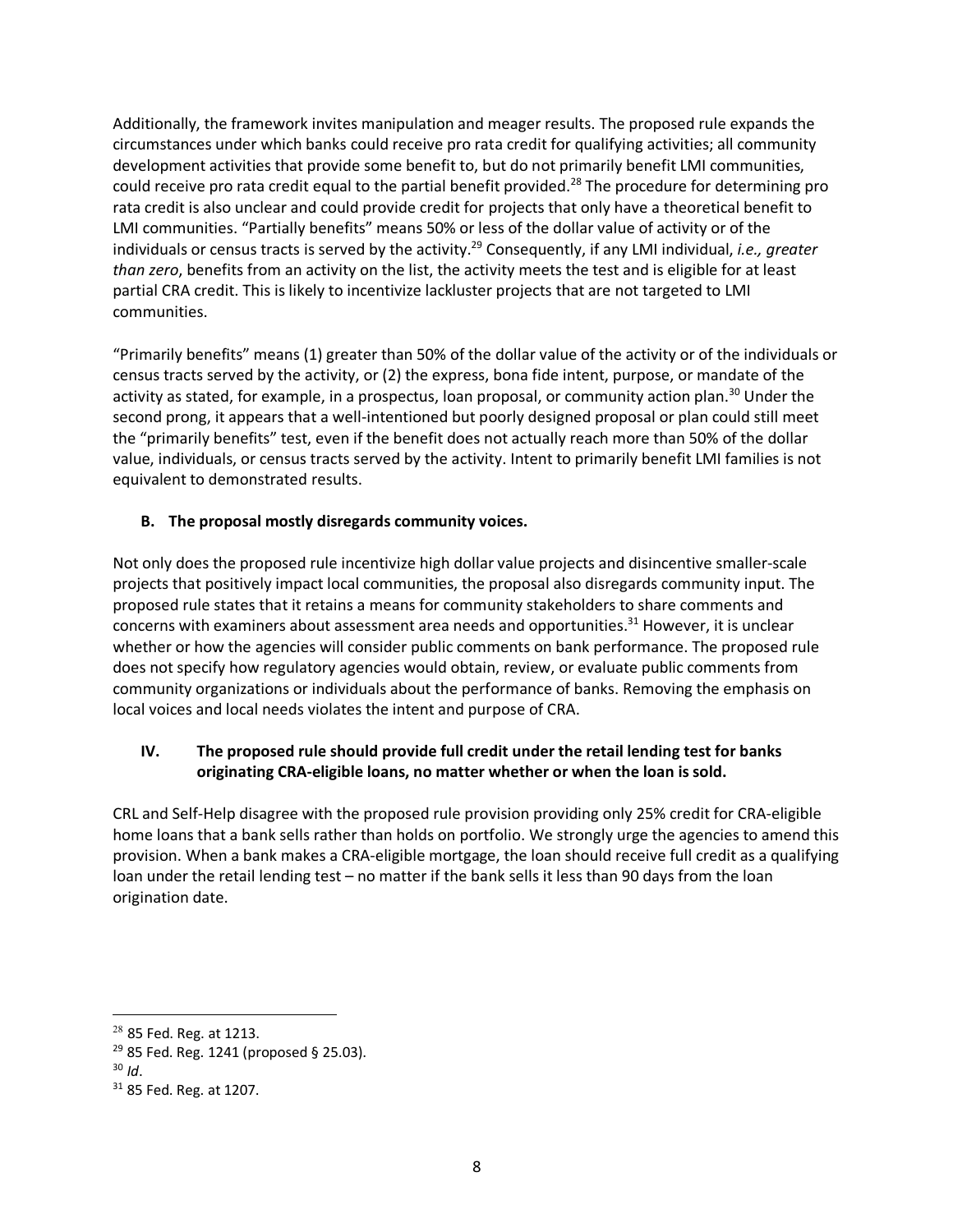As stated in the proposal:

Qualifying loans and CD investments would be valued based on their average month-end onbalance sheet dollar value, except that qualifying retail loans originated and sold within 90 days of their origination date would be valued at 25 percent of their origination value.<sup>32</sup>

The 25% credit provision is detrimental to safety and soundness of banks and hurts access to credit for communities. When banks hold loans on portfolio, they take on significant risks – liquidity risk, interest rate risk, and credit risk. Unfortunately, due to this increased risk, banks have strict limits on the amount of CRA loans they can hold, despite making sustainable and responsible loans. This has negative repercussions for the community, as banks are unable to free up capital to continue originating good loans and promoting sustainable access to credit. For example, Self-Help created its secondary market program to provide banks with a liquid market for CRA loans. Our lending partners are able to make more loans to LMI borrowers and meet their CRA obligations. The secondary market program purchases the loans, enabling our bank partners to make additional loans and increase their impact. To date, the Self-Help program has provided over \$6 billion in financing from 46 lenders to 66,462 borrowers around the country.

Thus, consistent with the statutory goals of the CRA, the agencies should incentivize responsible mortgage lending to LMI families. It is more valuable for banks to recycle their funds and magnify their impact than to be incentivized to hold loans and arbitrarily limit their positive impact. This also reduces risk in the overall banking system.

Separately, CRL and Self-Help concur with the agencies' decision to provide less CRA credit for frequently-traded CRA loans or mortgage-backed securities (MBS). This is distinguishable from the above-described situation where the bank originates the CRA-eligible loan. The proposal states:

[B]anks evaluated under the proposed general performance standards would only receive credit in the calculation of their CRA evaluation measure…for the dollar value of MBS for the period that the investment remains on-balance sheet. For example, if a bank purchased a qualifying MBS on January 1, 2019 and sold the MBS on February 1, 2019, the bank would receive one twelfth of the value of the MBS when it calculated its annual qualifying activities value.<sup>33</sup>

This decision will help quell the CRA grade inflation that occurs when banks purchase loans or MBS investments right before a CRA exam and then sell those loans or investments when the exam is complete. Although CRL and Self-Help object to the overall evaluation measure, as described in section II, we agree that, to obtain CRA credit, the bank should be required to hold the loan or security for an extended period of time. Our recommendation would be for the bank to hold the purchased loan or security for three years, as this requirement would help prevent manipulation and evasion.

#### **V. The proposed rule makes consequential changes to the law based on deficient data.**

The agencies propose an expansion of assessment areas to include deposit-based assessment areas. Although the approach may appear to capture more bank activity, it relies on data that is not yet

<sup>32</sup> 85 Fed. Reg. at 1214.

 $33$  *Id.*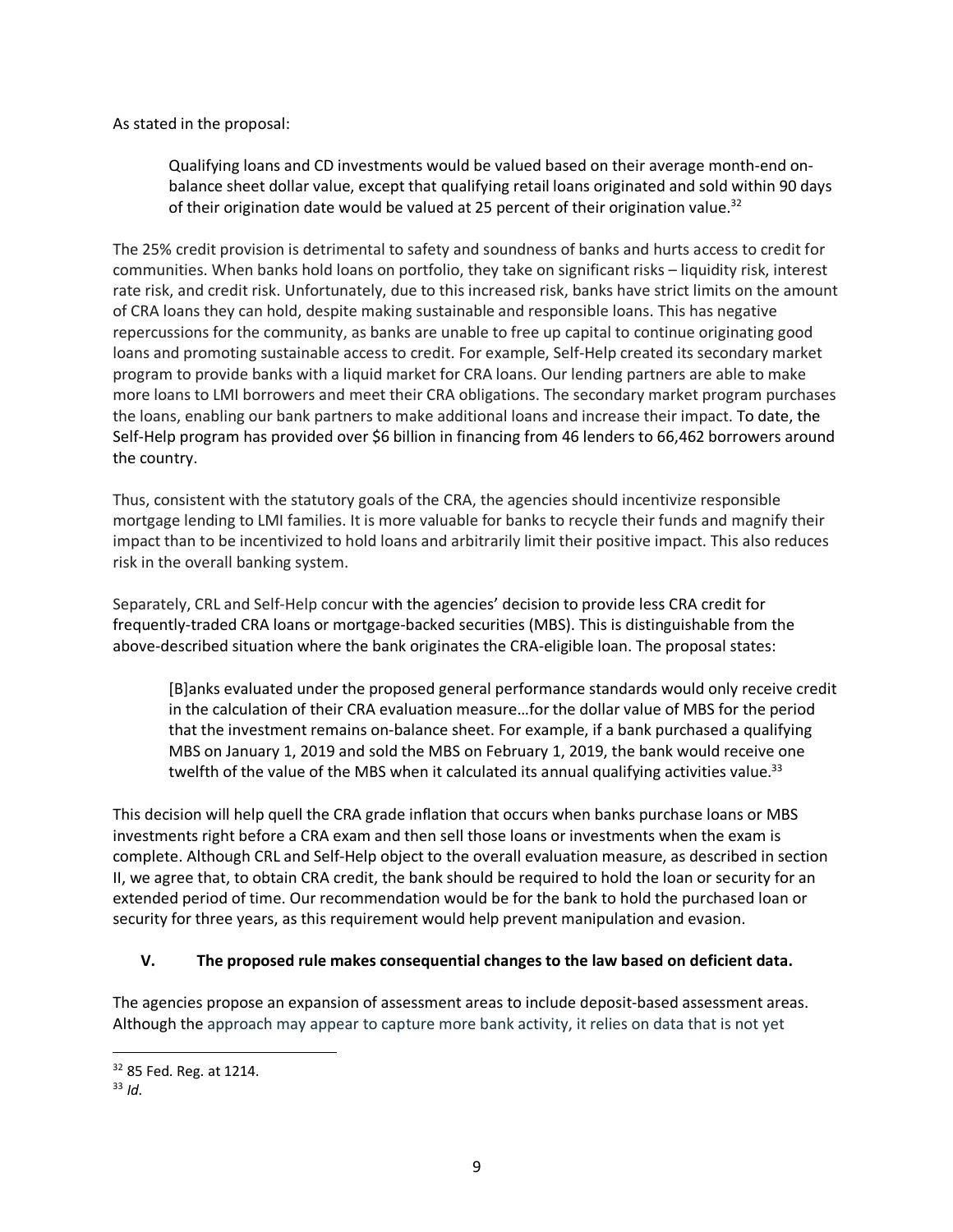collected. Under the proposal, a bank that receives 50% or more of its domestic deposits from outside of its current branch-based assessment areas would be required to delineate deposit-based assessment areas where it receives five percent or more of its total retail-based deposits.<sup>34</sup> However, deposit data needed to implement this is deficient. As stated in the preamble:

Deposit data ...have limitations because the current reporting framework records deposits by attributing them to a branch location, rather than the account holder's address and uses a different definition of deposits than the proposed rule.<sup>35</sup>

The agencies state that the proposed rule would remedy these deficiencies by leveraging data that is available but not currently reported in an accessible manner, and over time, the data situation would improve.<sup>36</sup> However, assuming data may improve in the future is not a sound basis for proposing changes that are grounded in currently available data that has known deficiencies.

Furthermore, with respect to nearly all areas of the proposal, including the ratios and numerical targets, the agencies fail to release the data or results they used to model the proposed changes. In fact, a day after publishing the proposed rule, the OCC issued a Request for Information asking banks to voluntarily provide data that is necessary to evaluate the proposed rule's impact.<sup>37</sup> Yet, many banks have shared that they do not have the data easily available to analyze.

Data is central to any major regulatory overhaul. Without the necessary data, stakeholders will be unable to determine how the CRA rule would affect their community and promote fair access to sustainable credit. Additionally, it will be challenging for the banking industry to understand the impact of the rule on its business, compliance efforts, and operations. We call on the agencies to collect and release critical data prior to pursuing a once-in-a-generation rulemaking.

# **VI. Additional Recommendations**

First, the rule should abandon the proposed evaluation measure and the over-reliance on the total dollar value of qualifying activity. Instead, the evaluation should focus on units/loans, impact on LMI communities, and responsiveness to local needs. Retail lending and retail services should count for much more of the overall rating.

Furthermore, the agencies do not adequately address enduring racial disparities in lending. The evaluation framework does not strengthen fair lending reviews on CRA exams. Yet, a bank's fair lending record should be an explicit and valued component of the CRA exam. While the proposed rule states that evidence of discriminatory or other illegal credit practices will adversely affect a bank's CRA performance, it is unclear how the agencies will assess this, what will be considered as evidence, and the precise impact on a bank's CRA rating. We urge the agencies to ensure that *all* of a bank's lending activities – mortgage, consumer, small business and community development lending – meet vigorous fair lending tests in order to be CRA-eligible. Additionally, currently data is lacking to know how well CRA investments are serving borrowers by race, national origin, and other legally protected classes. The proposed rule should require data collection on who benefits from various CRA activities. Small business

<sup>34</sup> 85 Fed. Reg. at 1208.

<sup>35</sup> 85 Fed. Reg. at 1222. 36 *Id.* 

<sup>37</sup> 85 Fed. Reg. 1285 (Jan. 10, 2020).